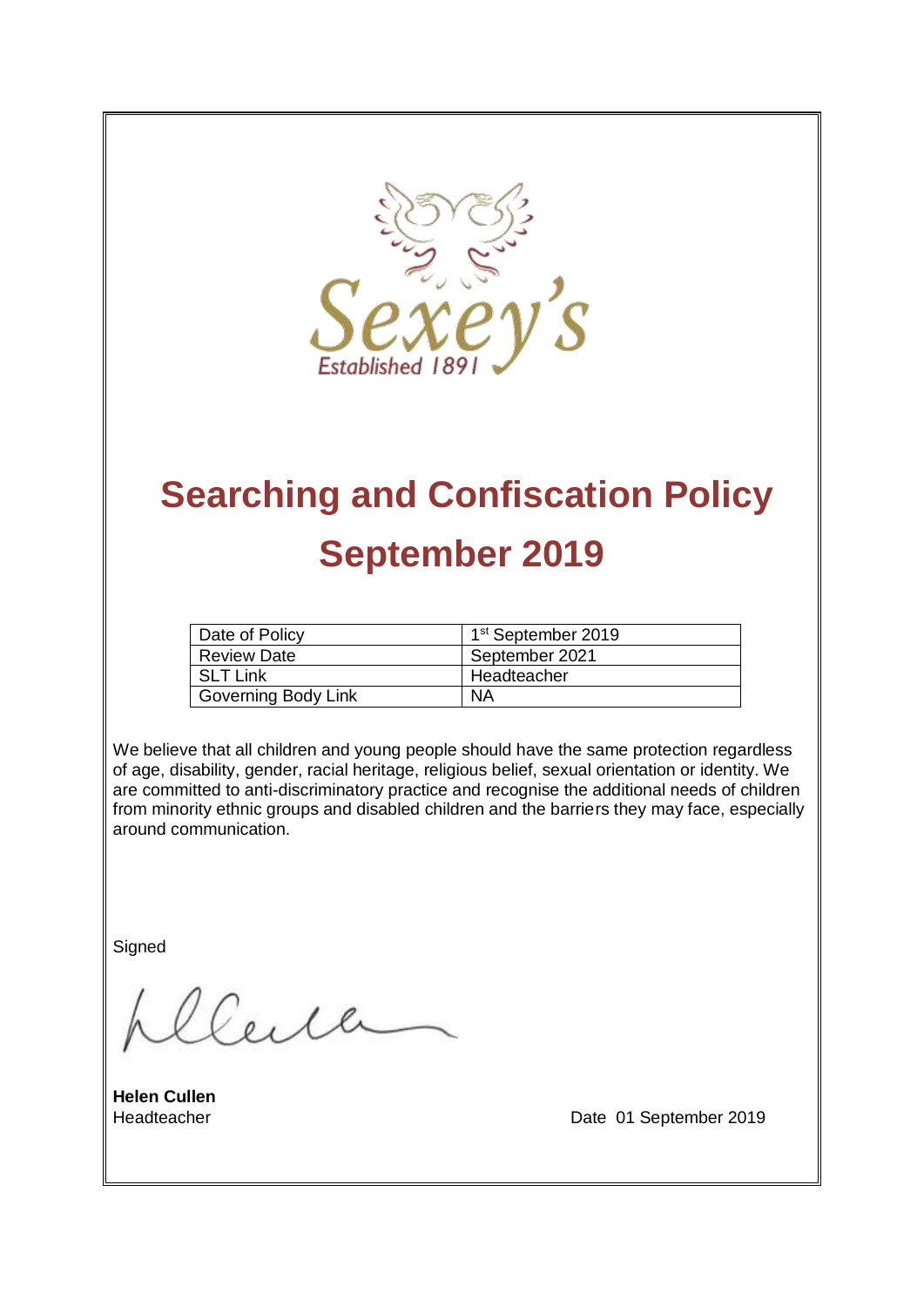## **CONTENTS**

| <b>Item</b>                          | <b>Page Number</b> |
|--------------------------------------|--------------------|
| <b>School Values and Ethos</b>       |                    |
| Introduction                         | 3                  |
| 2. Principles of searching           | 3                  |
| 3. Confiscation                      | 4                  |
| 4. Searching with or without consent | 4                  |
| 5. Searching boarder's rooms         |                    |
| 6. Monitoring                        |                    |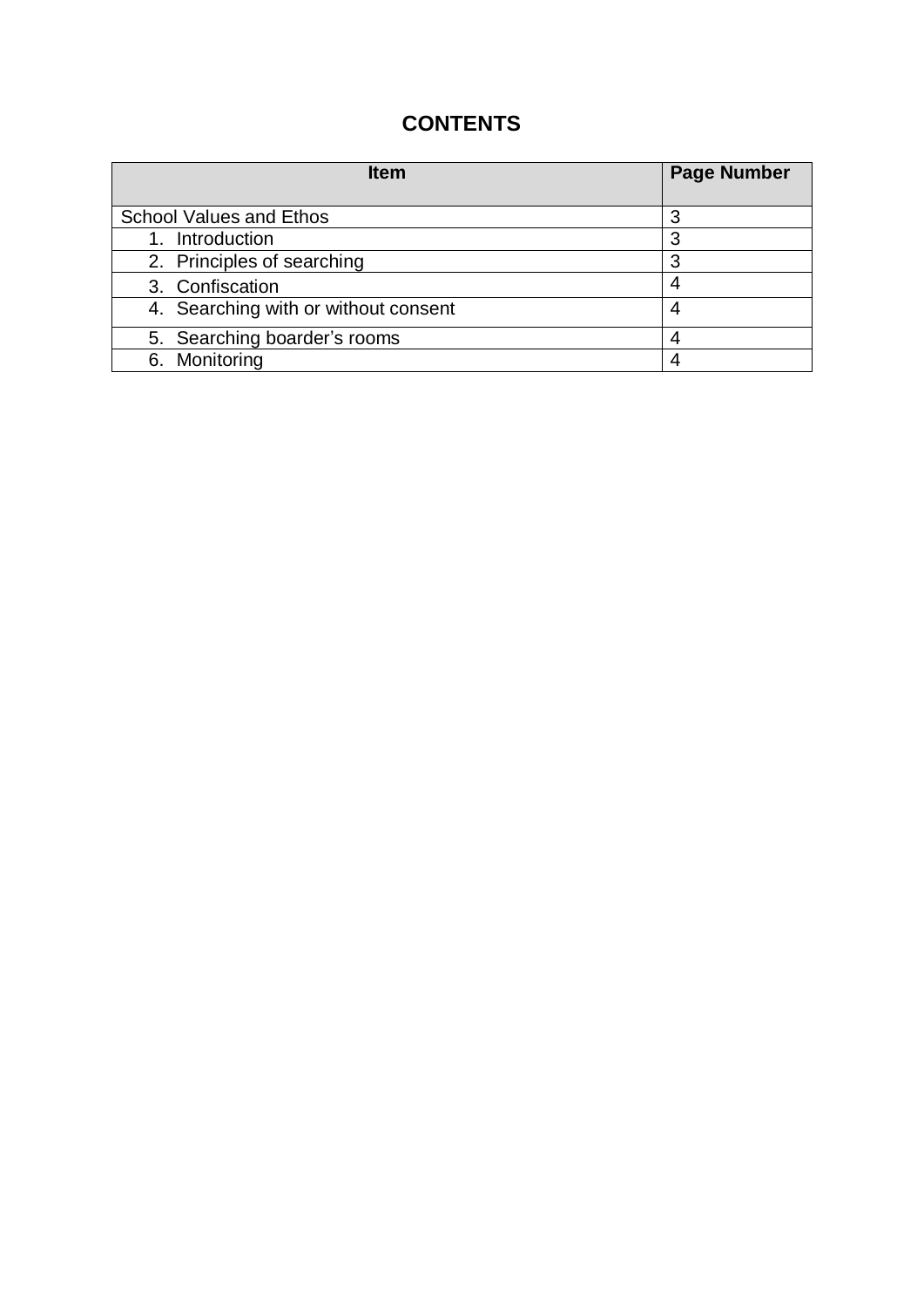### **SEXEY'S SCHOOL SEARCHING AND CONFISCATION POLICY**

#### **SCHOOL ETHOS AND VALUES**

Our Christian values are at the heart of the ethos of the school and through these we grow individually and as a community. The Story of the Good Samaritan underpins our 7 core values of:

- Honesty
- Forgiveness
- Empathy
- Courage
- **Resilience**
- Kindness
- Respect

These core values underpin our policies, procedures and the way we treat one another in our community.

#### **1. INTRODUCTION**

This policy is designed to supplement the Behaviour Policy and Student Code of Conduct. The policy will be guided by current advice given by the Department of Education regarding searching, screening and confiscation and will be updated in line with Department guidance issued to Headteachers, Governing Bodies and school staff. Detailed advice is contained in the document produced by the Department and the purpose of this policy is not to replicate that advice but to refer readers to that document as the primary source for current advice and guidance.

Reference - Department for Education: Searching, Screening and confiscation. Advice for Headteachers, school staff and governing bodies February 2014. [www.gov.uk/government/publications/searching-screening-and-confiscation](http://www.gov.uk/government/publications/searching-screening-and-confiscation)

#### **2. PRINCIPLES OF SEARCHING**

The following principles apply at Sexey's School:

- School staff can search a student for any item if the pupil agrees
- The Principal and staff authorised by them, have a statutory power to search students or their possessions, without consent, where they have reasonable grounds for suspecting that the student may have a prohibited item. Prohibited items include, but are not restricted to:
- Knives or weapons
- Alcohol
- Illegal drugs